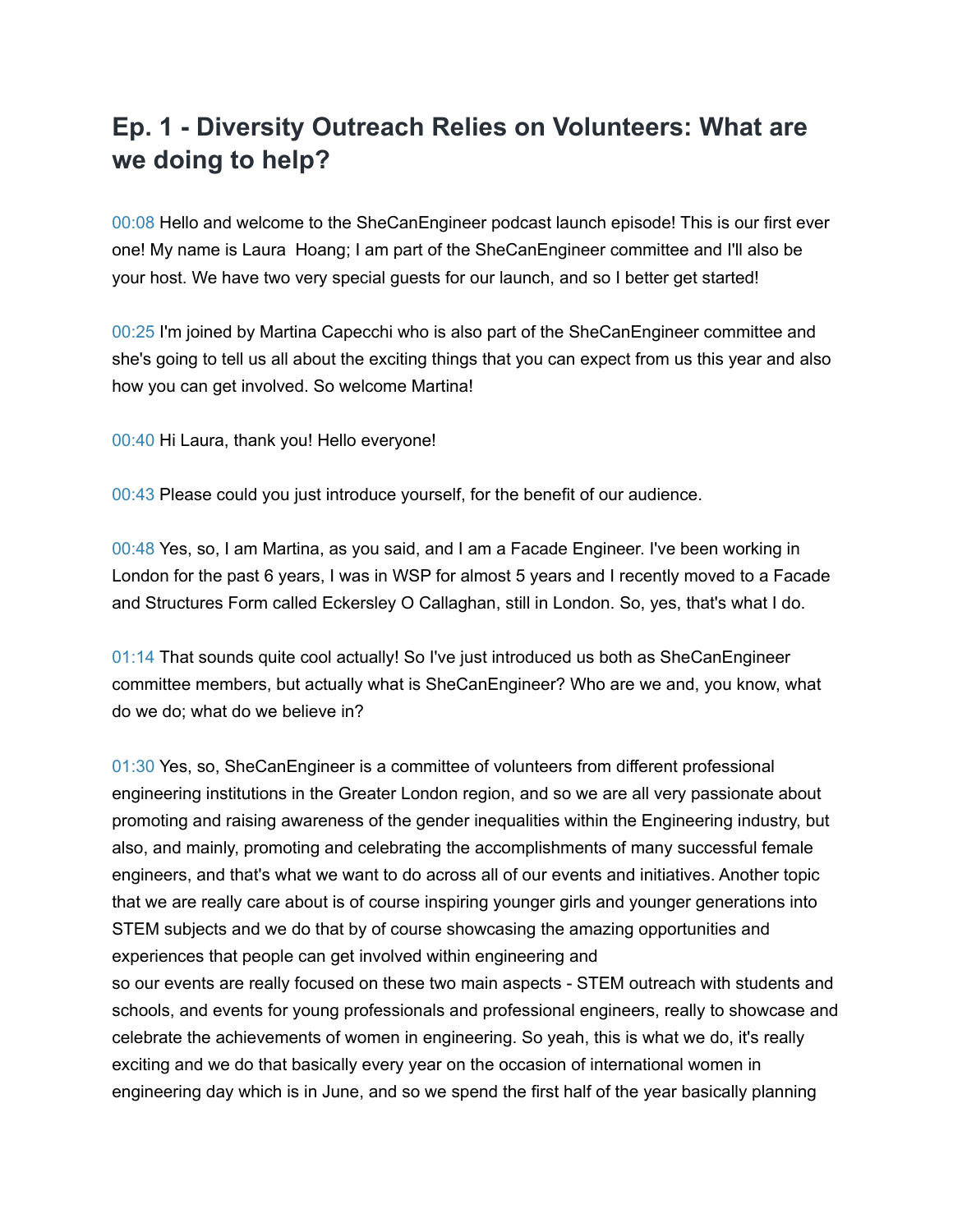and organising everything for this event. And then the remaining part of the year, of course, we look to keep the momentum going really, with all of the social media initiatives, this podcast is a great new addition to our activities, so we do plenty of different things, really, to raise awareness around this topic.

03:37 Yeah, and it's really been exciting to get involved, I mean, we've been established since, what, 2016? And we've had lots of really cool. stuff going on, we've had really great events. What do you think was our biggest, I guess, success, or successes in the past years? 03:58 So yeah, as you said, the committee started organising events from 2016. I personally participated in one of the first in 2017 and I got really inspired and so for the following year, I decided to join the committee as well. So I really started working with the committee in 2018. And since then, I really saw this movement, let's say, or this committee and the outreach really growing through the years, and I think this is one of our biggest achievements, for example, in 2018 we saw a big difference in the outreach that we managed to achieve, thanks to, I think the very successful social media campaigns, and also of course really successful events. So the biggest success I think is that it's really growing in the years and keep going despite, I don't know, the pandemic, and all of the difficulties we've had in the past years, and yeah it'll be really good to see, you know, the momentum going, and things getting even bigger and more exciting for everyone to get involved.

05:25 And like you said, you know, the fact that this podcast is a new exciting thing that we're doing for 2021, well 2022 even!

05:33 Yes, this is really exciting as well, this is part of everything we're trying to think of to, you know, keep everyone engaged throughout the year, because, yes, women in engineering of course is the major event, but we don't want to forget that we need to keep talking about these topics throughout the year. And so, I think the podcast, in this case, is like an amazing occasion to kind of, keep ourselves talking about this topic, and the idea we had for this podcast is to have an episode every month, building up to the event in June. So our main topics that we were going to explore with our guests are, for example, the importance of education, as we talked about earlier, and then other main topics would be around the importance of mentorships programmes or the importance of role models, and networking, men as allies, or career breaks and returning to work, the gender pay gap - so lots of very hot topics, I would say! But again, to raise awareness over, you know, in the industry overall around this topic, and keep talking about them throughout the year, not just in June when its women in engineering day, so I think it's exciting.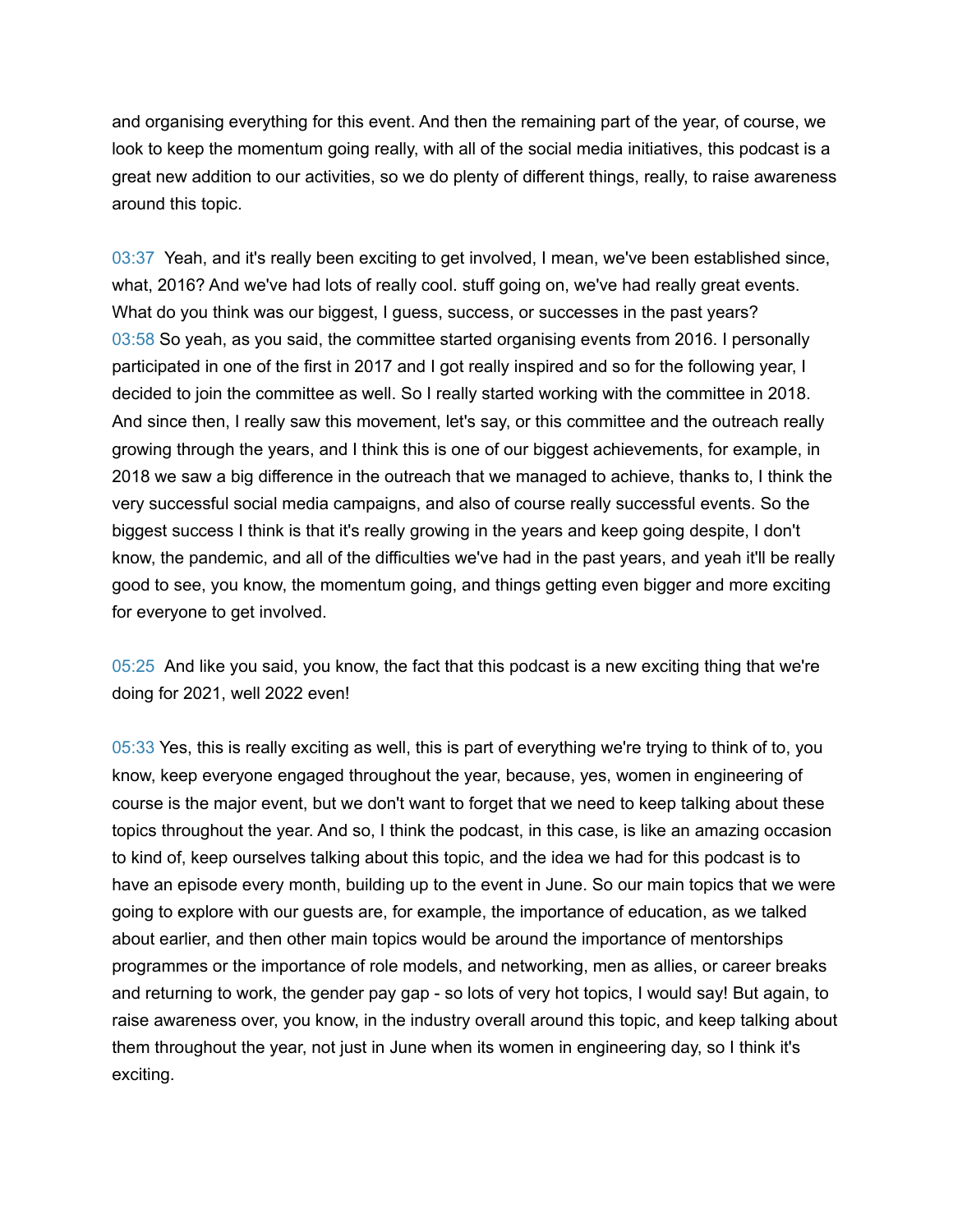07:01 It is, and I think it's really exciting to not only celebrate, but also raise awareness of the importance of diversity and inclusion in engineering. That is, kind of, the motivation for the majority of people who join the SheCanEngineer committee, the fact that we're all, sort of, passionate engineers, we're all associated with professional engineering institutes, well the majority of us are. and we've come together and I think one of the things that's really great is actually showing that there are so many different types of engineers, even within, you know, women in engineering, for example, the fact the engineering industry is so vast and I think that our committee is a pretty good representation of that, just in the diversity of our jobs!

07:55 Yes, 100%! I think actually, this is one of the main things that I enjoy since the beginning when I joined the committee in 2018, and yeah, as you say, the diversity of and the broadness of engineering, even between ourselves, really, I don't know, inspires me and yeah, you get the opportunity to work with very different people with different backgrounds as you, and it really, I don't know, pushes you a bit outside of your comfort zone, with all of the activities. For example, I get to, again, manage the social media campaign, or speak with senior leadership in my company to get sponsor approvals, or manage speakers, organising the venues, so lots of different activities that you wouldn't get exposed to in your day to day jobs, so these two were the main things that really excited me when I joined, and that's why I stayed with the committee for this many years. so, as you said. Also the committee itself is a great showcase of all of the diversity that we have in engineering.

09:13 100% and I think it shows when we did all the different events as well. It was a little bit more difficult showcasing it virtually, but when we have our, sort of, in person events and the attendees, who tend to be school children can talk to the volunteers from the SheCanEngineer committee and the other volunteers who are volunteering on the day, who are all from very different engineering backgrounds, and I think it really does demonstrate to the students that there is, you know, what I say, engineering- there is something in engineering for everyone.

09:56 Yes, yeah, that's really inspiring. And, just on this point that you mentioned, one of the things we are trying to do, one of the aims we have for our STEM events, again, yes, showcasing engineering to students and inspiring them to choose STEM subjects in GCSEs and A Levels, but also we gave these the students the opportunity to also get in touch with representatives from the professional engineering institutions, like the ICE, the IMeche, IET, IStructE, all of these institutions we work with, so again, I think that's really really good students and good for the engineering industry as a whole. And regarding you point of in person meetings- of course, as everyone knows in 2020 and 2021, we weren't able to do in person events, but we aim, and we hope to go back to a live event in 2022, and that will be at the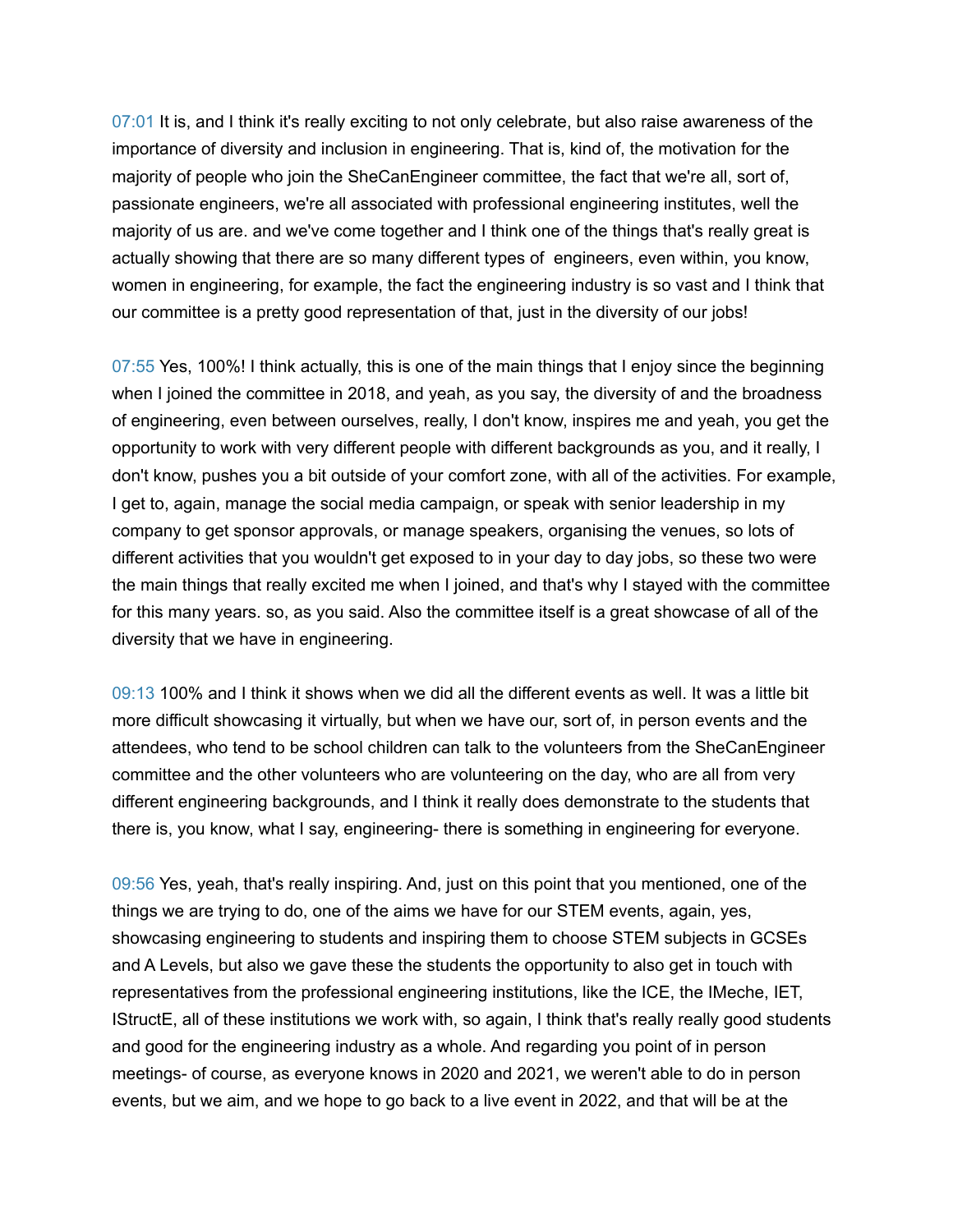Barbican, and so everyone stay tuned for that! We really hope to be able to get to in-person events soon.

11:11 Definitely, definitely, I'm so excited for it! You know, it's going to be - we're back, we're going to be bigger and better than ever! 11:22 Really hopeful!

11:23 Yeah! I spoke about the committee - you can get involved with, you know, you spoke about how you got involved with the committee, but also, we have non-committee members who volunteer as well. So for those people who are listening who think 'ooh, that sounds really fun and how can I get involved?' - How can they get involved?

11:42 Yes, plenty of ways to get involved. So, first, without committing really much of your time volunteering, you can connect with us on social media, and we are on, of course, Instagram, Twitter, LinkedIn, so you can just search for @SheCanEngineer and you'll find us on these different platforms, and now of course, following the podcast on Spotify and other main platforms. That's the first, so you get up to date on the events and initiatives that we do. Another thing is, of course, participating in events, so first of all, maybe the event we will have in June, or other STEM events, if you're interested, following along with all of our activities. For companies, there's a possibility to get involved as sponsors or collaborators, so if any company wants to, you know, get involved in this way, and really participating and getting a little bit of exposure in our events, that's another way of getting involved. And another way of getting involved. If you're interested, of course, in joining the committee as a volunteer member, we usually have meetings every two weeks, maybe a bit more often closer to the events, but it's really up to you how much you want to get involved. SO if you do want to get involved, then you can write us an email to express your interest, or anywhere on social media really, so we'll be really happy if you wanted to join us and the team!

13:32 Yeah, we'll be posting all sorts of stuff on our social media anyway, so that's a great way to keep up to date as to what's going on with us, and if there's anything that you like the look of, let us know!

13:45 Yes, exactly! First step, I would say - social media, follow us and engage with us on social media, that would be, really the best way of getting to know us and what we do better. And yes, if you are also very passionate about this topic as us, we'll be very happy to have you on board as well! So yeah, follow us on all social media platforms!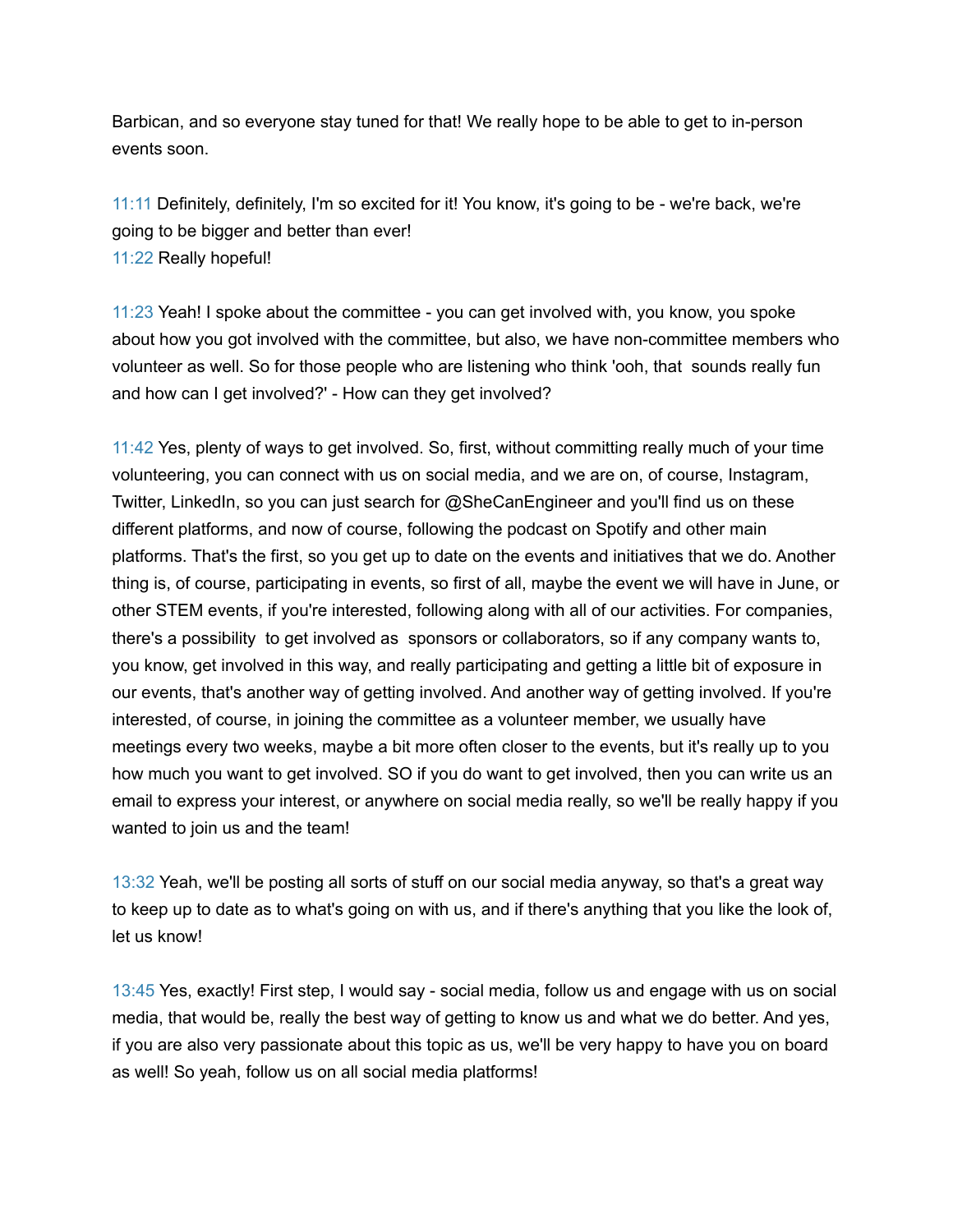14:12 Well, Martina, we've covered quite a bit of ground there, introducing the committee, what we do, and how anyone can get involved!

14:26 I always get carried away talking about this committee, so sorry if it was too long or too much information!

14:30 Oh no, it's good! It shows your passion, and we're always passionate on the SheCanEngineer committee! But if anyone does have any, you know, questions, reach out to us on social media, but yes, thank you very much Martina!

14:44 Thank you, Laura!

14:45 It's been a pleasure speaking to you!

14:47 Thank you very much!

14:48 For the second part of our launch episode, SheCanEngineer thought about who we'd love to have as our guest for our launch- someone who embodies our objectives and truly inspires us and I'm having a bit of a fangirl moment so on behalf of the committee we are delighted to welcome Dawn Bonfield!

15:04 Thank you that's very kind. Thank you for inviting me!

15:10 Thank you so much for being here and speaking to us. Dawn, could you tell us a bit about yourself and your wonderful career journey?

15:17 Yeah sure, so I am a Materials Engineer by background, went to Bath University, did Materials. Went on from there, worked in Citroen, at the car plant, doing research there on materials; then went on to British Aerospace at Filton, worked in the Sowerby Research Centre on composite materials research; moved over then to MBDA in Stevenage, still on, kind of, Systems Engineering and materials work. And then, at that point, I had children, so I got married, moved over to Stevenage, and had children, I think that's when my career drastically changed, where I couldn't really very easily get back in to the career that I'd had at MBDA, and tried to work part-time for a while, and that just wasn't really working out - it's probably a very long story and now's not the time, but I decided to stop that career really and do other things. And actually one of the really really important things that happened to me then was that I didn't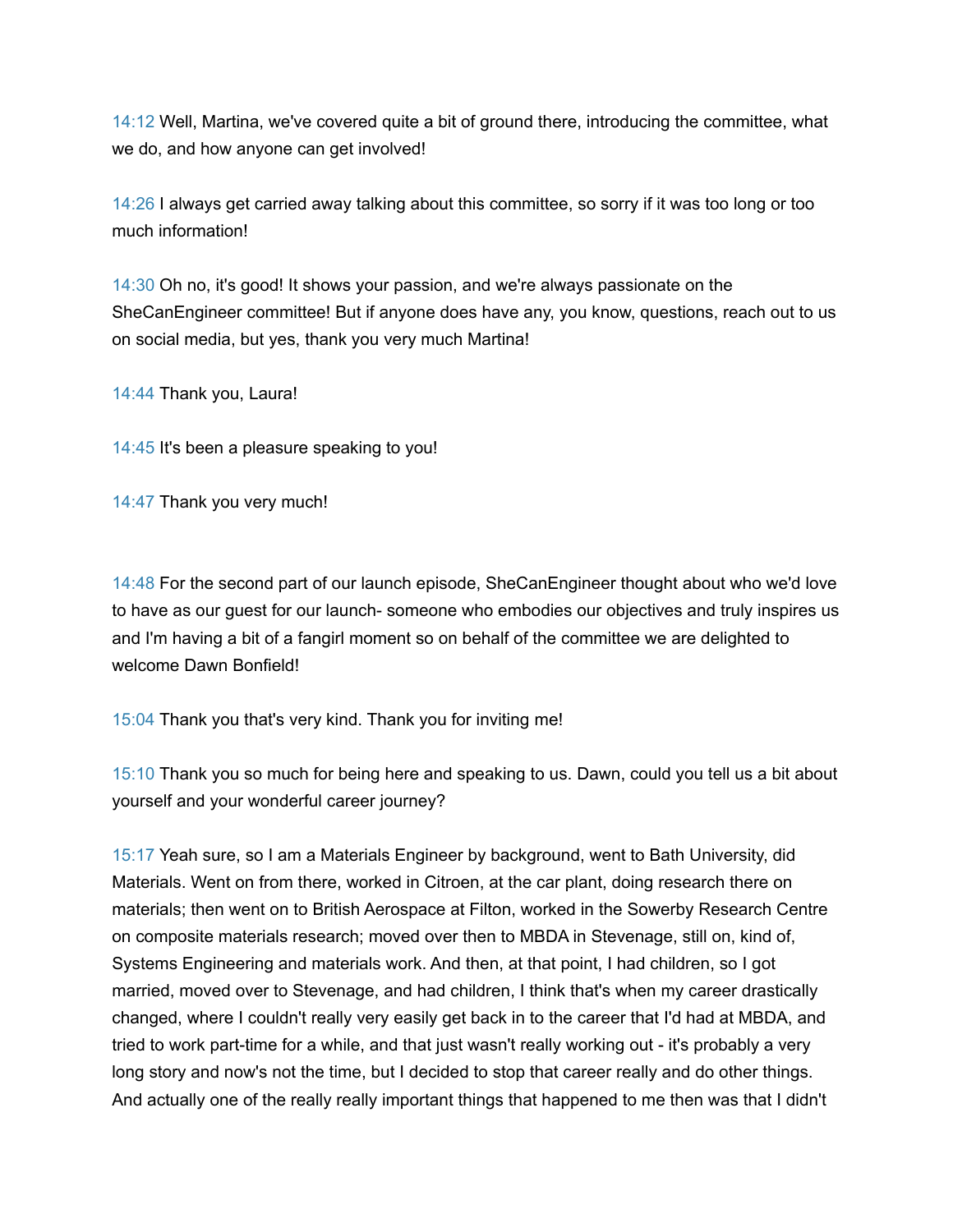let my Chartered Engineer certification go- my dad actually paid for that and he said, you know, "keep that going because you never know, you might want to get back into Engineering, you know, when you've finished this career break."

So I had a career break from Engineering, did lots of other things, like, you know, ran the local village playgroup, became a childminder, started working for the National Childbirth Trust as a Discussion Coordinator. And then, after a while, actually, I wanted to get back into Engineering, so I started to volunteer, actually, with the Institute of Materials, Minerals and Mining- which has always been my Professional Institute, and, yeah, that turned into a job really. Actually what I wanted to do was go to conferences, and I wanted to go to conferences free of charge, so I said, well, I'll be the runner in the room, or I'll, you know, do something to earn myself a place at the conference, and then that turned into a job as a conference producer. So I did that with the Institute of Materials for a few, quite a few years really, and that was really interesting because I organised these one-day hot topic conferences, which were fabulous for my own learning, if you like, because they were all on different subjects, and just really interesting and top level, for people who wanted to catch up with a particular topic. I did that for a while, and then changed jobs, oh gosh what did I do then? Oh, I think I started to volunteer at that point, actually, for the Women's Engineering Society, because they're near me in Stevenage- they're based at the IET (Institute of Engineering and Technology) in Stevenage, so I volunteered again with them, and then, gosh, they were in a place where they had just lost their office manager, so I started going into the office, and kind of took over managing the office, which was, oh my goodness, it was almost the best career I'd ever had, because I, it reminded me of when I was little and I used to play at being the postmistress or whatever and, organising things, I spent so long organising the office and getting things in order, and then answering emails, and sending things out, so yeah, that was really great, and I really enjoyed doing that. And then that just progressed bit by bit and I was answering more and more queries that came into the Women's Engineering Society and then getting more into the topic of Diversity and Inclusion, which I hadn't really noticed before, I'd just been getting on with my career, I guess, I hadn't really paid much attention to that, but I started paying more attention. And then, yeah, one thing led to another, really, and I working at the Women's Engineering Society full time, everyday, for quite a few years, before I became Chief Executive, because it turned out that we were starting to get in sponsorship money from companies, and we had, you know, I was working for no pay at that time and it didn't really seem very ethical that we were taking money from companies and delivering a service, or expecting somebody who wasn't being paid at all, to deliver a service that was paid for, if you like, so I worked there at the Women's Engineering Society and then I moved on from there at about, 5 years ago, I got a visiting professorship at Aston University, and started working on Inclusion in Engineering, so inclusive engineering outputs, as opposed to looking at the engineering sector itself. And that's then now become what I do for my career these days, I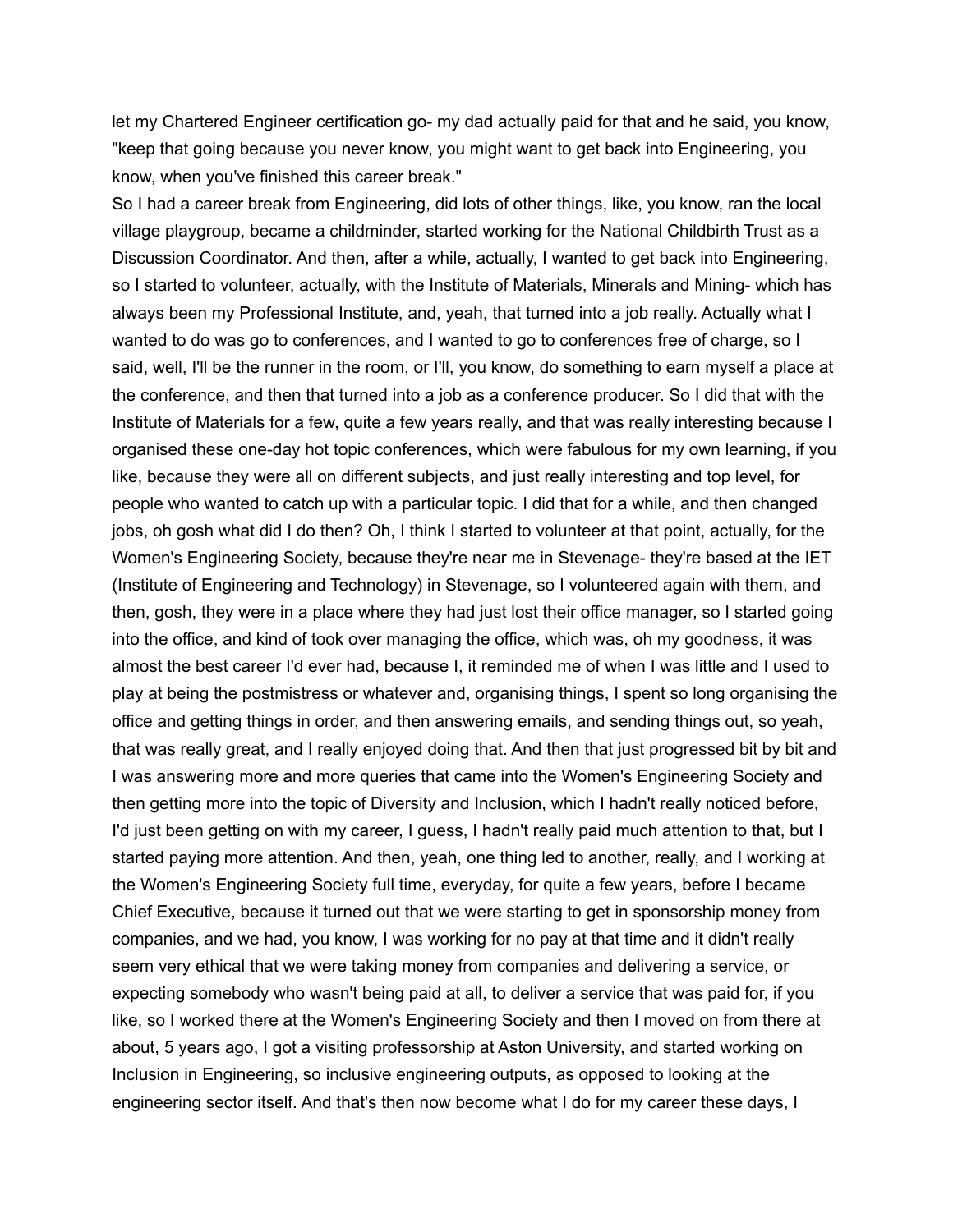guess, I'm now also, I still work at Aston University, and I'm also at Kings College London as an Entrepreneur in Residence there, and the focus there is helping people, helping undergraduates really think about sustainable development goals, and how they can use their engineering and technology. So it's a bit of a - yeah, not a very straight line career, and it's a bit all over the place, but that's how I've got to where I am now, I guess!

21:08 That's really amazing! I mean, I think with all careers, you never really know where it's going to take you, but that's a really fascinating career journey that you've had so far! So, just on the time you were with WES (Women's Engineering Society), was that around the time that, was it 2014 you founded INWED (International Women in Engineering Day)?

21:39 Yes, yeah that's right. yeah, while I was there, I noticed, in that year actually, in the March, I noticed that- I think it was 'Engineers Without Borders' had done a big spread about women in engineering on that International Women's Day. And I was really impressed with that, and I hadn't really seen much about, you know, celebrating women so much before, maybe, I mean, for sure it was just because I hadn't really been involved with that diversity and inclusion topic for a long time before that, but, you know, I thought it seemed like a really good opportunity to use a particular day. I thought, you know, you can always use International Women's Day, but, it seemed sad to hijack that day to try and make engineers celebrate engineering women on that day, and also it gets lost in the mix of everything else that's going on, so WES at that time was reaching it 95th anniversary, and that was coming up in the June, so it seemed like a really good way of celebrating their 95th anniversary, to have this da. So the 23rd June is the day that they started, WES started, in 1919. So, that's what we did. And I was working at the office at the time, so I just decided, I got IET actually, and they were really supportive, and they agreed that I could send out all of the comms, all of the, you know, resource packs from there. So I did that the first year, and it was really, oh my goodness, it was really hard work and I remember getting my children - I've got three children, I remember getting them all into the office and we stayed there really late one night and we were stapling, using that printers at the IET- printing everything out, stapling it all together. I mean, you wouldn't do that again - and obviously in future years they didn't send everything out by post, but in those first few years, certainly that first year, we sent everything out by post. And that was great, it had a really good start that year, and then it just grew from there, and we got more sponsorship for the day, and then, the next year, or the year after that, it turned into International Women in Engineering Day, and yeah, it's been going strongly every since! And thank you, your group and the support that you've given because you've been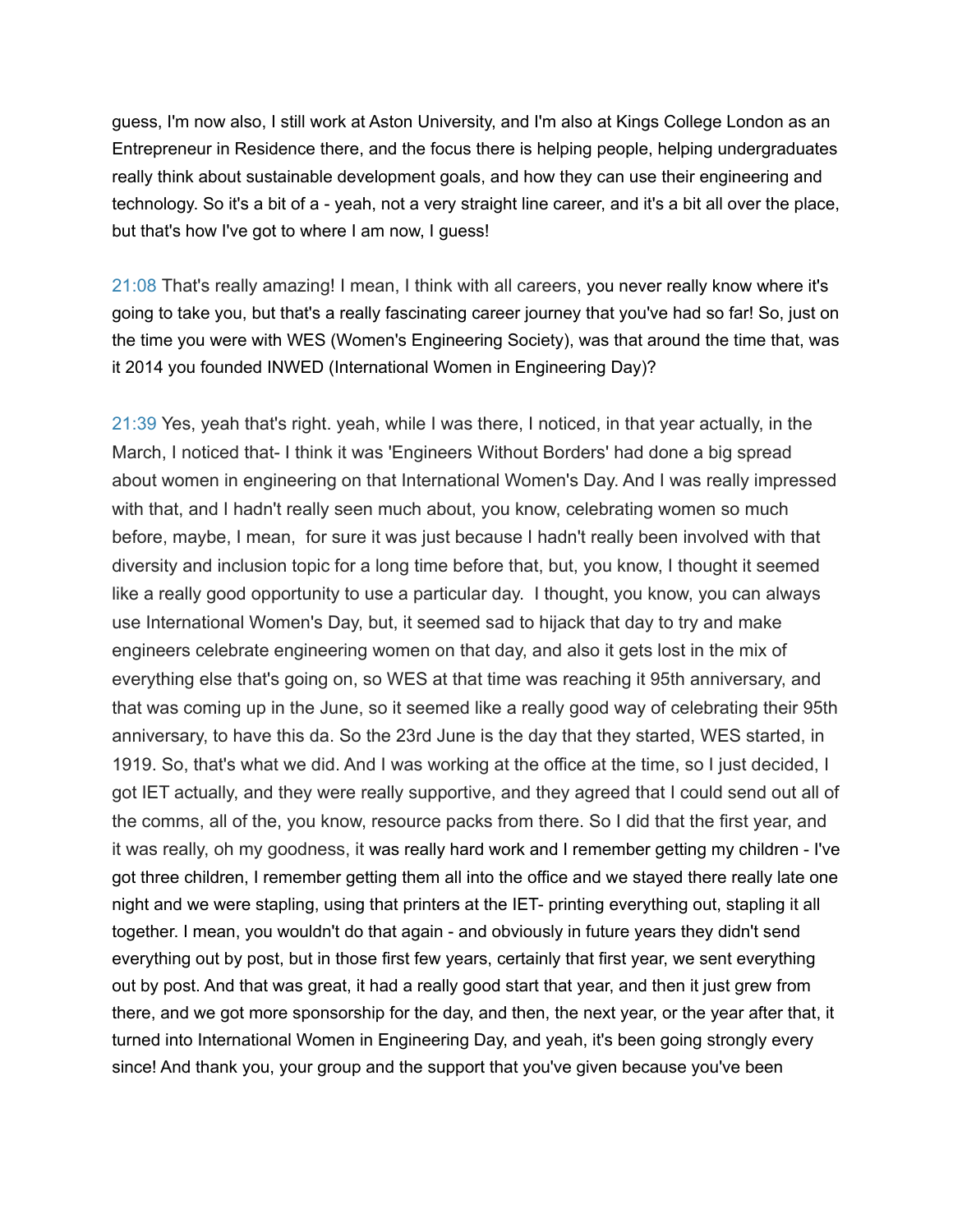involved, you know, right from early days, supporting the day, so yeah, it's a real, it's really great that you have given that support.

24:11 Yeah, and I think INWED is such an incredible initiative, a wonderful day for celebrating the amazing achievements of women in engineering, and actually, you know, showcasing those inspirational role models. One of the things I had trouble with at school was not having those visible role models - they were out there but I didn't know about them at the time, and I think things like INWED really help showcase that, and it shows that engineering is for all. So it's an incredible initiative and, I mean, we're really, I'm really grateful, and SheCanEngineer are really grateful that you actually started it all, because I think without you, we wouldn't have it!

24:50 No, that's true- well I'm really grateful for that, and I've had lots of people over the years come to me and say, you know, 'we did this on INWED', or 'we used INWED as a springboard to do something else', and I think it's really good. You know, one of the really important things right from the very start was that it wasn't owned by anyone, and it wasn't something that people were helping with, it was something that they owned themselves. And that was really hard, especially the first couple of years, I had loads of people say 'oh, well I'll help you organise that' and I'm saying back to them 'no, I don't want you to help me organise that, I want you to organise something yourself, and you just take the comms, the logo, whatever it is, and you do it, and if you can get sponsorship for it yourself around that day then absolutely do that, it's not controlled by anyone, it's free for everyone to use, so I think that was partly why it was so successful, because people could take it on and do what they wanted with it, and you know, feel like they had ownership of it.

25:52 Yeah, well I think that's, you know, that's one of things that we, as SheCanEngineer did, we sort of corralled with the different representatives from the other Professional Engineering Institutes and made the event our own, and what we wanted to do with it.

26:11 Yeah, that's right, and then you can have the focus that you want, can't you - you're not driven by somebody else's focus for that particular year.

26:19 So, I mean, you're super busy, with all the amazing things you do, you've got all your outreach, all the professional institutes that you're involved with, and the Societies, on top of your day jobs - I say jobs because you're a visiting professor in two universities, and you're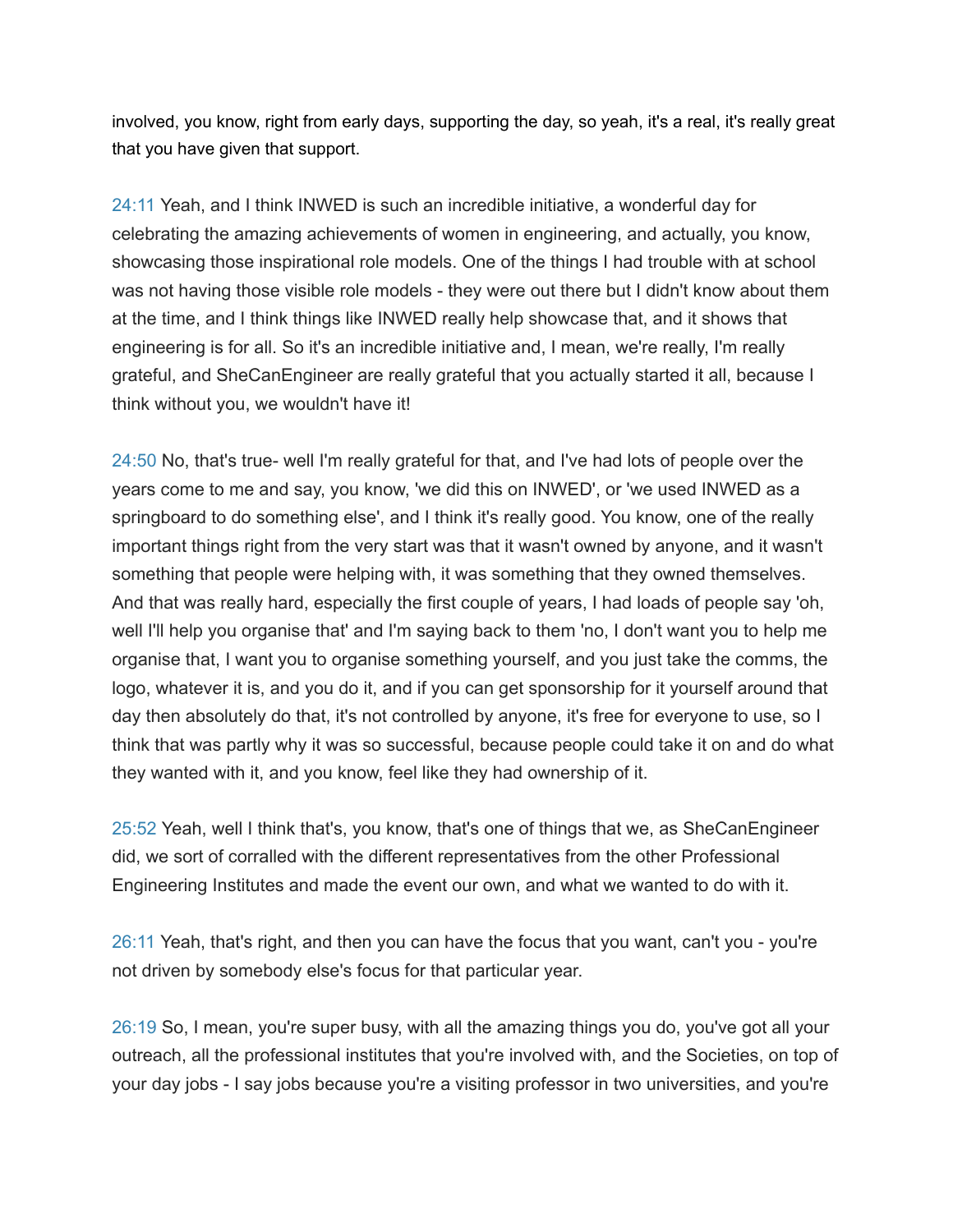a director of your own company, Towards Vision - and just earlier this month, you were at COP26! But you still manage to find the time to fit groups like us, like SheCanEngineer, into your schedule - you've supported us from our very beginning, around 2016 it was when we came about, and we've been really grateful for the support, and it's still, like, quite surprising, in a good way, that, you know, we still have your support throughout all of this, and I think my question to you really is - why do you think these groups, like us, are so important and why are they so important to you that you fit us into your busy schedule to do things like this - a podcast recording?

27:26 I think, you know, if it weren't for groups like yours, and like the work that lots of, like I do, and lots of people you and I do, I think we wouldn't be getting anywhere actually because I don't see that there's enough work that's done, although I see people talking about diversity, you know, in those positions of power in companies, in professional institutions, there are not that many initiatives that I could actually point to that show me that people are taking leadership at the top level. And so I think if it weren't for the grassroots level organisations, like yours, like WES, like WISE, you know, all of these groups that we have that do fantastic work - I just don't think we would be getting anywhere. And sometimes, you know, that makes me kind of sad really, in lots of ways, and angry in lots of ways as well because I think too many people are saying how important this is but then leaving it to people you and I who do this in our spare time, if you like, so taking time out of our careers to do this. And one thing that really, when it really struck home to me, actually, was - I was judging some awards for Mark McBride-Wright, he had some EqualEngineers awards, and they had - I was judging some apprentices, apprenticeships, apprentices sorry, and there were male and female apprentices, and the male apprentices were doing lots of great stuff for their careers, so they were getting on with their careers really quickly, and, you know, doing the extra - the extra time and work that they were putting in, they were doing, they were dedicating to their career, if you like. But all of the young women, all of the extra time and energy that they were putting in was devoted to things like increasing diversity and inclusion in our sector. And that really struck home that actually- and the comments that came back actually, when you're reading those young men who had done this work for their careers were things like 'oh, you know, he's got on so quickly now, he's finished all his apprenticeship work and he's working as if he's a full member of the team and nobody realises he's an apprentice any longer because he's got on really quickly and made such progress' - and I'm thinking to myself 'well, you know, this seems really unfair because the young women were doing fabulous outreach work, but the young men didn't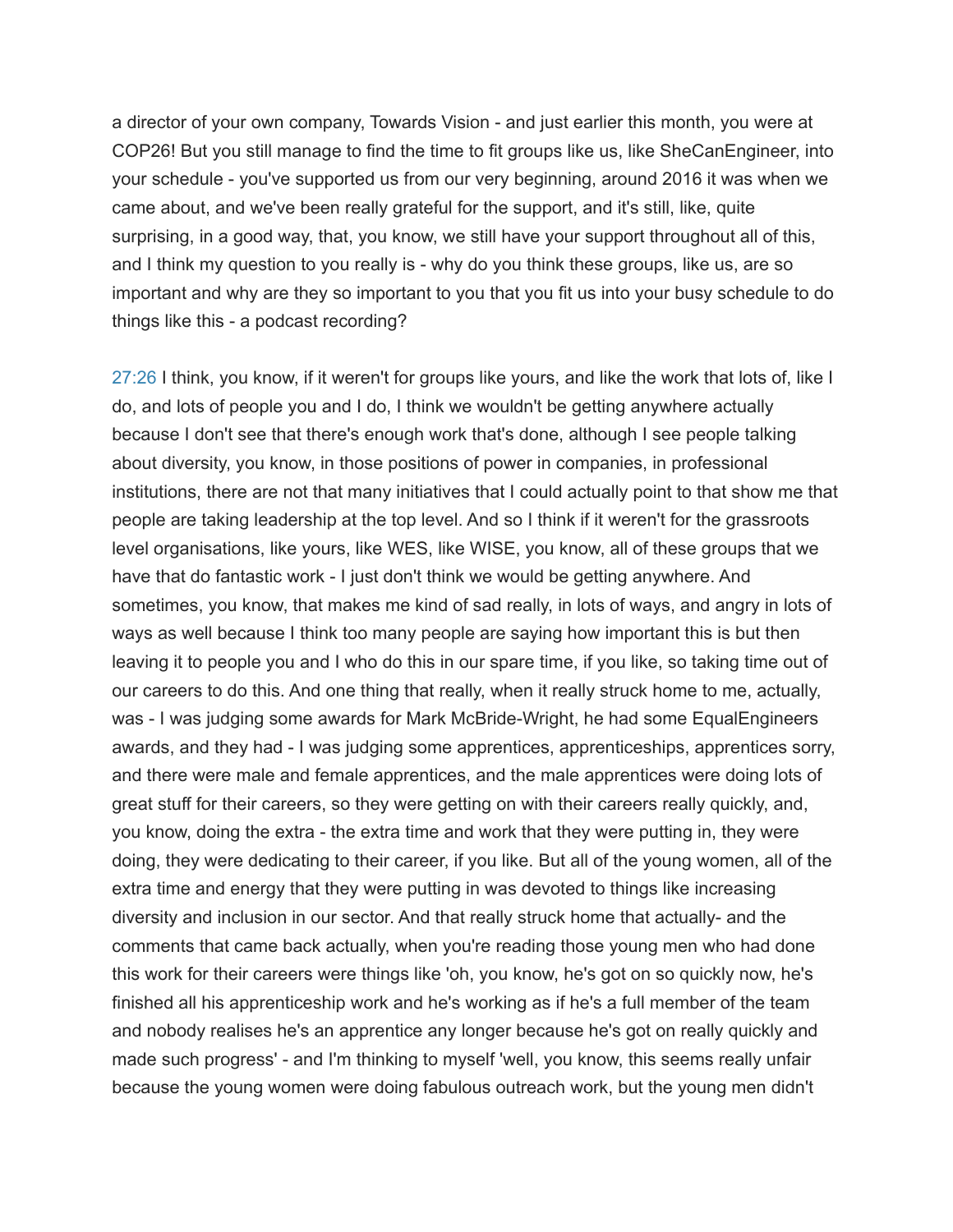have to do that, and so they were getting on better with their career. And at that time, I was working, for a short period of time, I worked at Aston University as their Director of Engineering Inclusion, and we were, we created a post so that we could apply for a Venus 1 Gold at Aston, and it really did worry me that I was then looking at those women who had progressed in their careers from being a young engineer, and then not being able to compete at the same level, and not being promoted as much, and not doing as well in their careers. And I thought 'well, we're celebrating these young women who do all of this outreach work, and yet it's stopping their career progress in some ways because they're spending their time doing this because we have to do this because we don't have the diversity we need, so yeah, it's a double-edged sword really. While I know it's needed, I also feel sad that it's the women that are doing it because they see it's needed, and yet it's not the men who are doing it, who get on with their careers and make progress and get promotions, and get all the rewards, if you like, that come with that, and I think you mentioned before about whether or not it's good for us to have awards to celebrate this, and I think it really is good to have awards that celebrate this work, because otherwise we would get no celebration or no recompense for doing this work. But I do sometimes worry that doing this means that we're taking time out of our careers and concentrating on that, and concentrating on outreach, and other people, you know, our allies, the men in the industry don't have to do that, so don't bother and then they get on with their careers. So yeah, I don't know what the answer is really, but it's vitally important - going back to your question really - it's vitally important that it's done and it's not being done elsewhere, so I think it's really important that we do it.

32:16 I think that's a really interesting observation you made with the apprentices and the judging - because, me personally, I do do all of the, sort of, extra curricular outreach stuff, but I think of it as an extension of my career, and I think of it as, I guess, ensuring that we have the next generation of engineers, and you know, it kind of like - I guess if you're going to put, sort of, a name to it - it's sort of, like your pipeline management, your talent management. I see it contributing to that, so it's... and I never really thought about how when I look at my male peers, that they don't see it that way.

32:54 Well, that's the key isn't it - to make sure whatever you're doing is seen as being part of your professional development and is rewarded as such, and not just something that you're doing that isn't contributing to your career, so I think that's really part of leadership that they need, you know, it needs to be recognised and rewarded in the same way as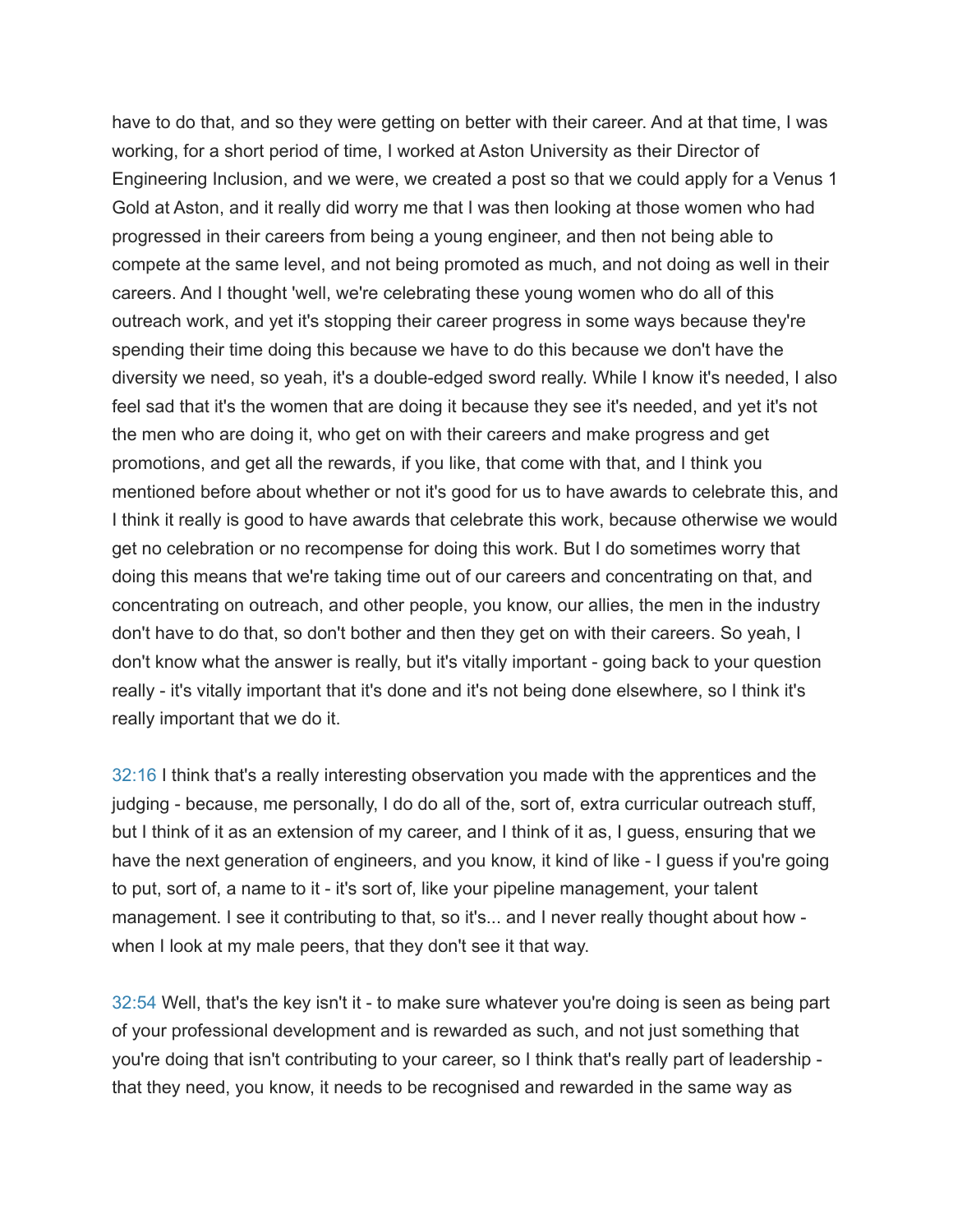anything else. And often, I think, for too long we've seen work that is done on diversity and inclusion as not actually being really 'engineering stuff' and you know, 'oh well, you're doing that, but it's not really Engineering'. No actually, it is really part of what we need in engineering. Ok, it's not, you know, mechanical engineering, but its equally as important in the whole of the, kind of, system that we work in, so yeah, I think it's really important that we do recognise that work and that promote people doing it, on the same basis as their technical work, if you like.

33:56 So following on from this, you mentioned your time at the universities, and your role as Director of Inclusive Engineering, but also looking to the Professional Engineering Institutes and of course industry, what role do you think all these play in addressing and supporting diversity and inclusion? Because you see, like you said, there's a lot of talk about it, but it almost sometimes, I do feel like it can be quite shallow - so they say 'yes, we're doing lots of stuff in diversity and inclusion, but then when you get down to it, I don't feel like there's actually as much substance to it as I first though, so - I guess this is an infinite question, but what more could be done?

34:42 Yeah, I know what you mean, because I'm part of GEDC (Global Engineering Deans Council) and every year, they have awards, and they're always looking for things to be nominated for these awards. And I look around, and I think 'OK, so if I looked across the whole country, what would I nominate as being absolutely best practice in terms of, you know, this is a great initiative that this university has done that could be entered into this award'. And I actually really struggle to find things that I think 'somebody has gone above and beyond to do something really, you know, special - that isn't just the usual thing that you just mentioned that doesn't really have any substance to it'. I don't know, it's a huge question, and I think about it often, obviously! I think sometimes it has to start a bit before you get to like the university sector, for example, because I think there's a massive problem in schools. So I think the double science and the triple science are a big issue, because I think, in general, there is not the pathway from double science into science at A Level, and really you need science A Level to go on to a career in Engineering. And there are fewer girls that do triple science, so there are more girls that do double science. In fact, there are only a quarter of the population, you know, the school population, that do triple science anyway. So you've already massively narrowed the pipeline by three quarters, for those ones that have an option of doing a science A Level. So, at that point there, you've got a quarter of the number, the total number that could do science A Level. And then, we know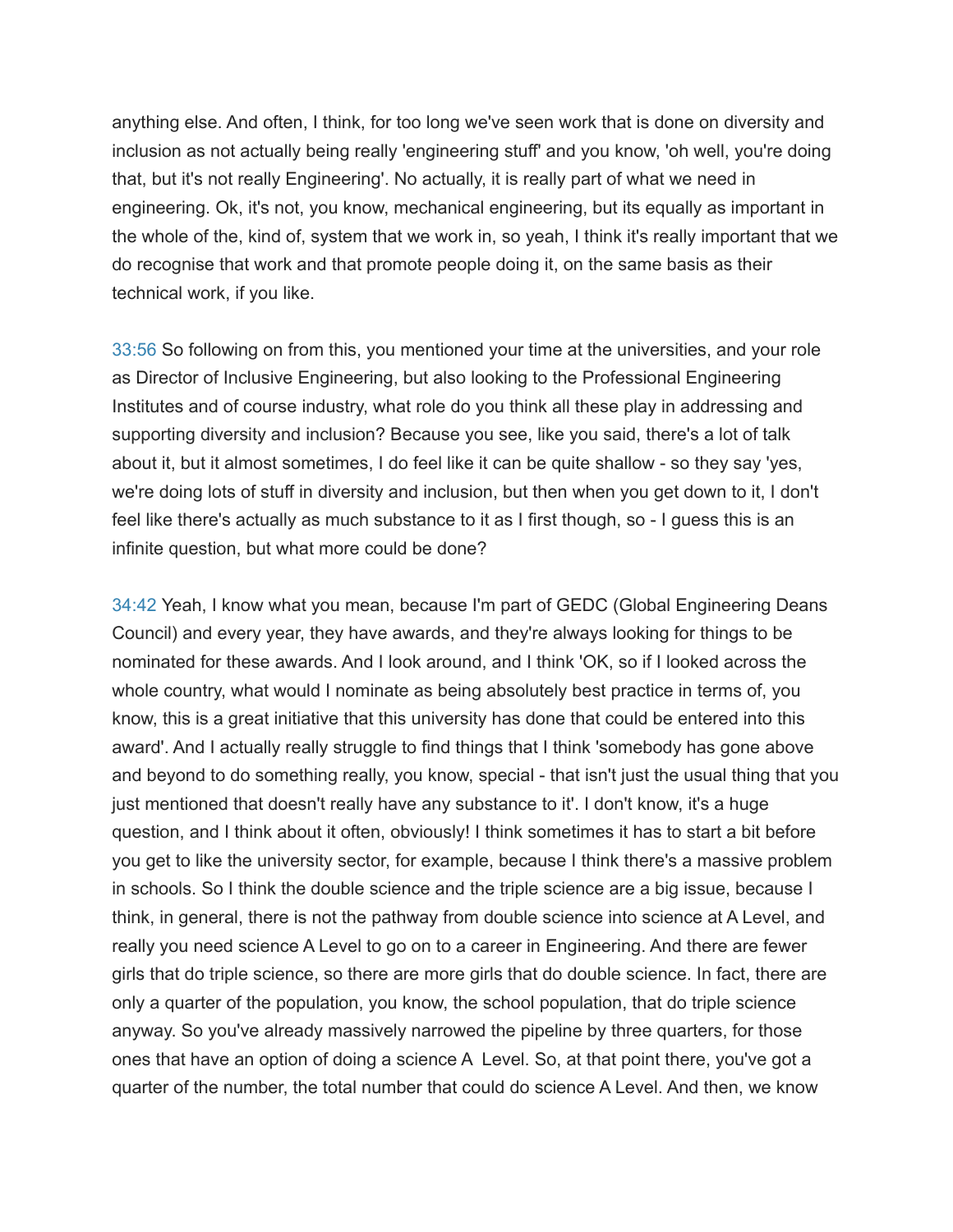what it's like with science A Level, and the number of girls that do Physics - it's something like 20% of girls do Physics, and lots of universities still need Physics to go onto Engineering, so we are - even before you get to Engineering, you have hugely narrowed the pipeline. But then the ones that do make it into Engineering are often, more often than not you know, nobody, no girls generally get into an Engineering degree without being very intentional at doing that. And the ones that have got there through intent often don't want toare not so bothered about doing things that, you know, help them, because I think they've either had an easy-ish pathway through, or they've overcome barriers to get there, that mean that they're not always- they just want to get on once they're there I think. So I think, at that point there, when you're in an Engineering- if you're looking at an Engineering university course, for example, it's difficult then, because it's almost too late - the ones, the people you've got there are the ones who have got there by intention and they are all, more often than not, really keen to progress, and they will progress at all odds really, so they often don't see that they need any special attention at all. But I think what universities can do is look at their entry requirements, for example, look at whether they're putting girls off coming in. They can go that one stage back - making sure that the pathway through that they've got from there, you know, work with local schools, make sure that there's a really good pathway through into their departments, and just bring in that diversity right from the word go, and I also know that once we get women into engineering degrees, they do need support, even though they may not realise that, especially, and I've seen it at a few universities, where they go out into placements, for example, that could actually be the first time that they've seen any discrimination and they do see that in the workplace, and that's really often the thing that might put them off then going into a career in engineering. So I'm not sure I've answered your question properly, but I think it's, you know, there are things that can be done, but they're not always - they don't always have to be done at the university level. I think we need to look back, I think we need to be more intentional in bringing in people with different qualifications, giving the extra support they need if they do, making sure that we get good retention of students as well, that they, you know, are not, kind of, brought in and then left to drop out when it's not what they were hoping it would be. So, yeah - more action, more culture change, more intent in looking at the problem really, and making sure that you don't just ask your young engineers if they need any help. because the chances are they will say that they don't because they've got to that point then when they almost want to disown the fact that they are, you know, women, and their femininity because they're in an engineering culture where they have to fit in. So I think that's a big problem that we've got in the industry.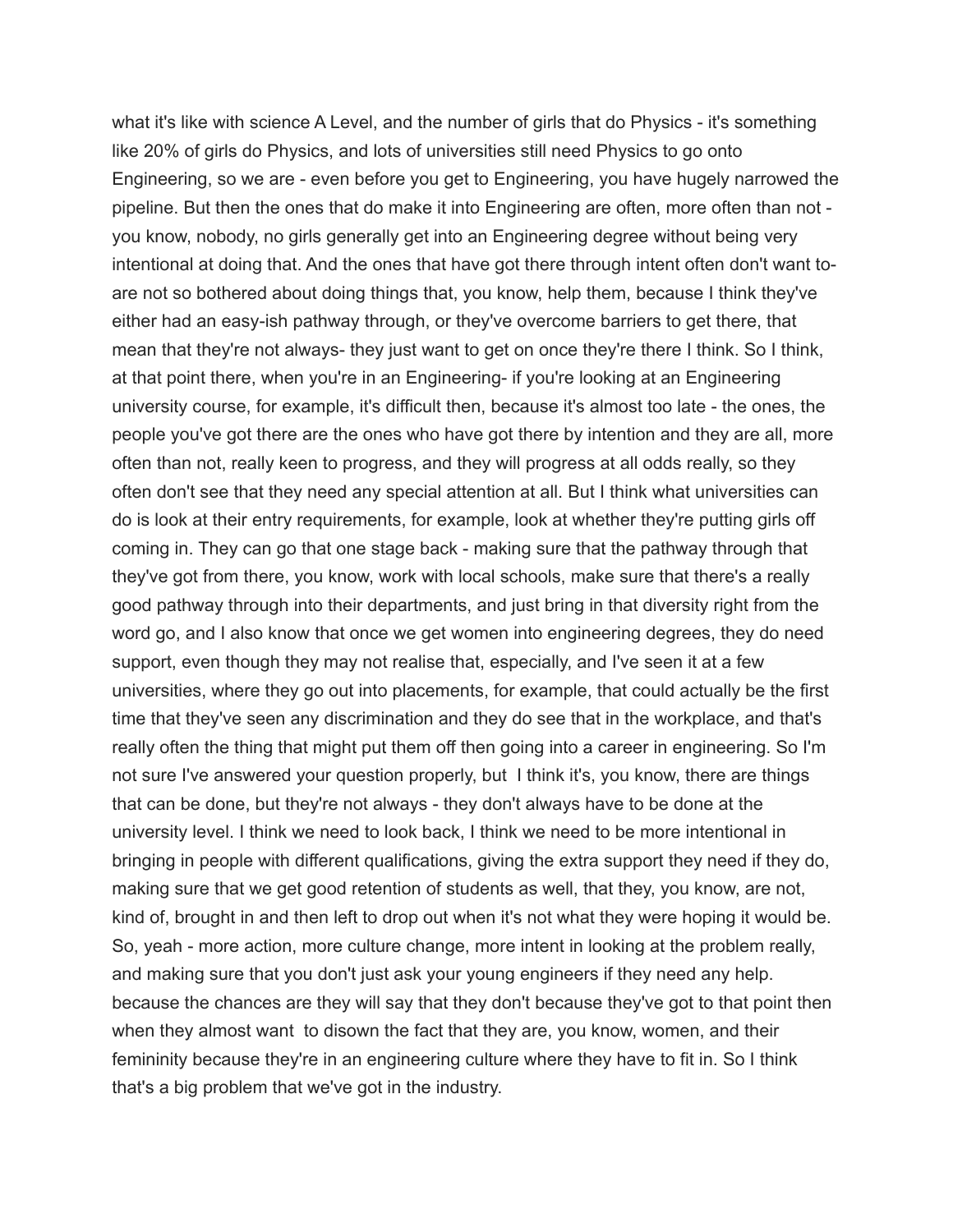40:18 Definitely. I struggled for a long time to, sort of, find my identity within engineering. And I think I've found it now, and I think I can be me, and I think that is - has been a change within industry, because I do remember my first day on the job, and the comments then and the culture then was very different to how I feel now, and how I'm treated now. Do you think there have been noticeable changes within the last few years that actually have shown progress in diversity in engineering?

40:58 I do, and I absolutely think that you've hit the nail on the head there with that being one of them, I think the culture change that we've had in the UK generally about diversity and inclusion where we've had real wake up moments - with the 'Me Too' issues that we've had in the last few years really has allowed people to have a voice now and to start to own their identity, and to start to realise where things are not equal for them. Before that, I think it was a bit swept under the carpet and we didn't have courage or enough voice or enough support to mention things, but, you now, I know what it's like in anything where you almost get sensitised to something, so as soon as you start to see an inequality, then it's- you almost can't not see it then, you have that switch flicked on if you like, which then alerts you to something, and then people now do think they are able to speak up more because we have that culture really, that has enabled that. We're seeing it in cricket at the moment, so people are speaking out, and we've seen it in lots of different areas too, and I think that can only be a good thing because we have to- you know, if we talk about diversity in engineering, if we're not allowing people to own their identity, then we're just, we might as well not bother to have that diversity because we've still got a homogenous group of people who all act the same way so I think that code switching where you have to leave your identity at the door is a real detriment to the sector, and I think, you know, undoubtedly there are more women in engineering now, and I think, yeah, they are more inclined to speak up. And you see, you do see, you know, easily now, you can pick out lots of people that speak up on this topic so that is definitely the change I would point to.

43:00 We can talk about this for hours and hours, but we're, sort of, running out of time! Thank you so much for being here, and for your insights and sharing with us your incredible journey. Before we, sort of, leave it there, do you have any last closing remarks?

43:18 One of the things I've realised in the last few years, I guess, while I've been working on inclusive Engineering outcomes is that getting that diversity in our sector is not the end